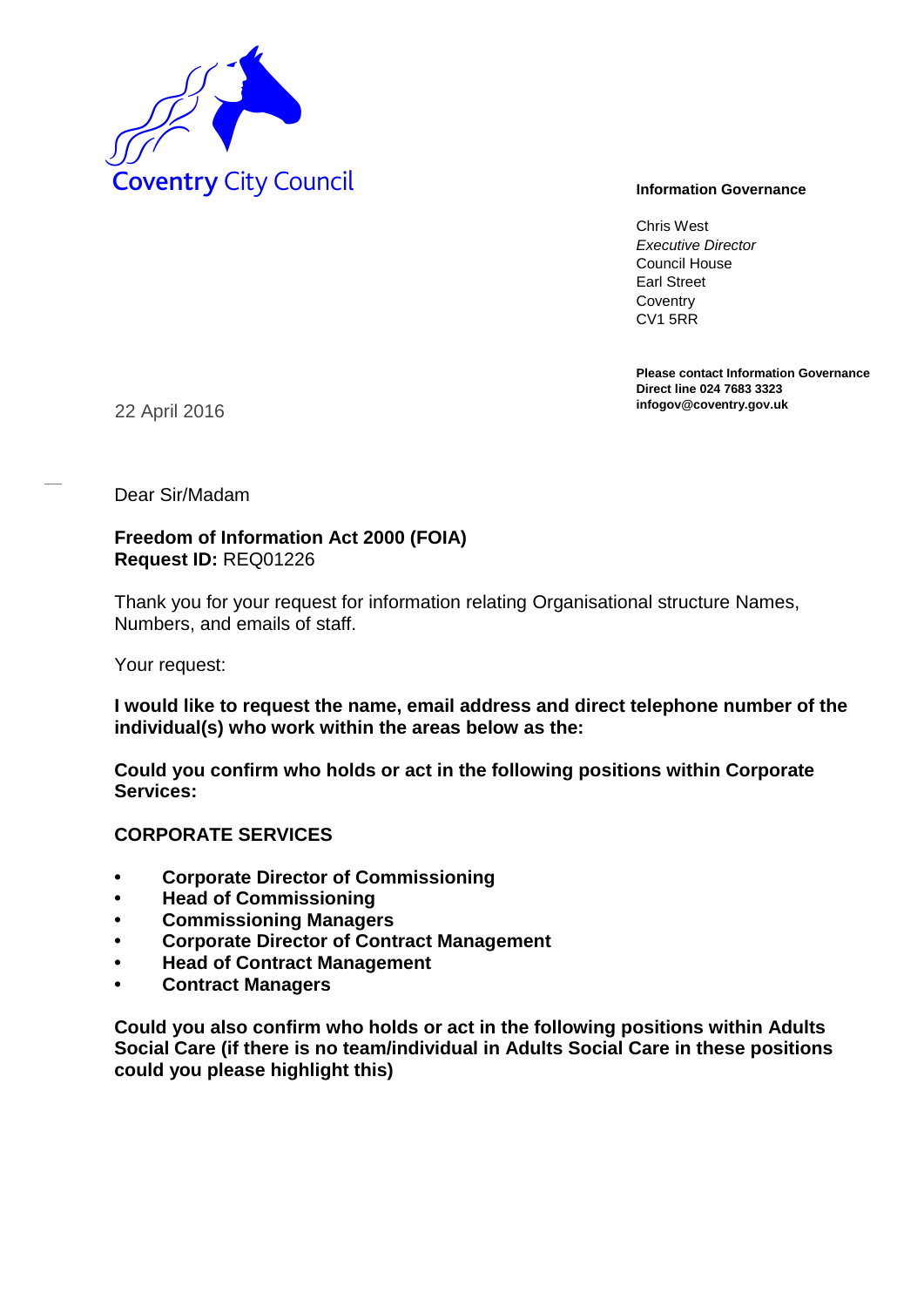# **ADULTS SOCIAL CARE**

- **Director of Adults Social Care Commissioning**
- **Head of Adults Social Care Commissioning**
- **Each and Every Commissioning Manager/s responsible for:**
- **Older Peoples Services**
- **Mental Health**
- **Learning Disabilities**
- **Physical Disabilities**
- **Domiciliary Care**
- **Complex Care**
- **Adults Transportation**
- **Head of Quality Assurance/Care Quality**
- **Quality Assurance Managers**
- **Head of Contract Management**
- **Contract Managers**

**Could you also confirm who holds or act in the following positions within Children Social Care (if there is no team/individual in Children Social Care in these positions could you please highlight this)**

## **CHILDREN SOCIAL CARE**

- **Director of Children Social Care Commissioning**
- **Head of Children Social Care Commissioning**
- **Each and Every Commissioning Manager/s responsible for:**
- **Children in Care Placements**
- **Looked After Children**
- **Children in Need**
- **Child Protection**
- **Early Intervention and Prevention**
- **Fostering**
- **Adoption**
- **Physical Disabilities**
- **CAMHS**
- **Youth Offending**
- **Education Outcomes**
- **SEN Services and SEN Transportation**
- **Head of Quality Assurance/Care Quality**
- **Quality Assurance Managers**
- **Head of Contract Management**
- **Contract Managers**

**Can you also include a link or a document for the Senior Management Organisational structure chart that details this information in addition to completing it above.**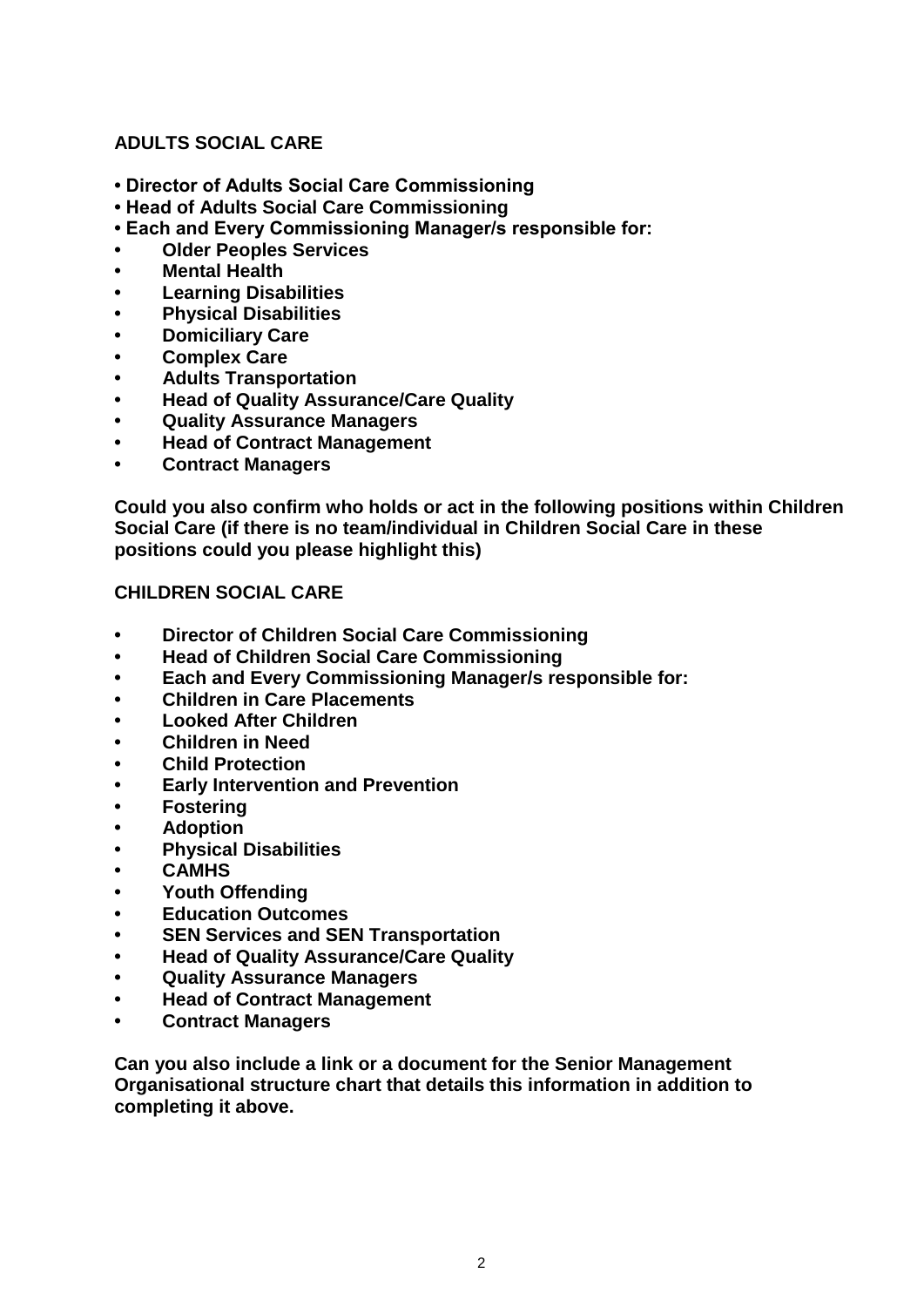I can confirm that we hold part of this information and it is accessible to you by council website, please use the following link:-

<http://www.coventry.gov.uk/structurecharts>

However we would advise that due to a management restructure of the service areas the structure charts are still in the process of being updated.

We therefore do not have to provide the information as per Section 21 of the FOIA.

Please be advised that the standard format of Council email addresses is [firstname.surname@coventry.gov.uk](mailto:firstname.surname@coventry.gov.uk)

In respect of names, individual teams, and contact details of staff below the salaries of £50,000.00 this is exempt under section 40 (2) personal information relating to others.

A disclosure made under FOIA is judged to be to the wider world. The individuals involved, with the exception of senior officers, would not reasonably expect that their details would be disclosed in this way. It may also constitute a breach of the DPA principles.

This is an absolute exemption and therefore there is no requirement for us to consider the public interest.

To advise and assist you further we have provided a link to Salaries of employees above £50,000.00.

[http://www.coventry.gov.uk/downloads/download/1930/salaries\\_of\\_senior\\_managers](http://www.coventry.gov.uk/downloads/download/1930/salaries_of_senior_managers)

For information, we publish a variety of information such as: [FOI/EIR Disclosure Log,](http://www.coventry.gov.uk/foieirrequests) [Publication Scheme,](http://www.coventry.gov.uk/publicationscheme) [Facts about Coventry](http://www.facts-about-coventry.com/) and [Open Data](http://www.coventry.gov.uk/opendata) that you may find of useful if you are looking for information in the future.

If you are unhappy with the handling of your request, you can ask us to review our response. Requests for reviews should be submitted within 40 days of the date of receipt of our response to your original request – email: [infogov@coventry.gov.uk](mailto:infogov@coventry.gov.uk)

Should you wish to make any further requests for information, you may find what you are looking for is already published on the [Council's web site](http://www.coventry.gov.uk/) and in particular its FOI/EIR [Disclosure log,](http://www.coventry.gov.uk/foieirrequests) [Council's Publication Scheme,](http://www.coventry.gov.uk/publicationscheme) [Open Data](http://www.coventry.gov.uk/opendata) and [Facts about Coventry.](http://www.coventry.gov.uk/factsaboutcoventry)

If you are unhappy with the handling of your request, you can ask us to review our response. Requests for reviews should be submitted within 40 days of the date of receipt of our response to your original request – email: [infogov@coventry.gov.uk](mailto:infogov@coventry.gov.uk)